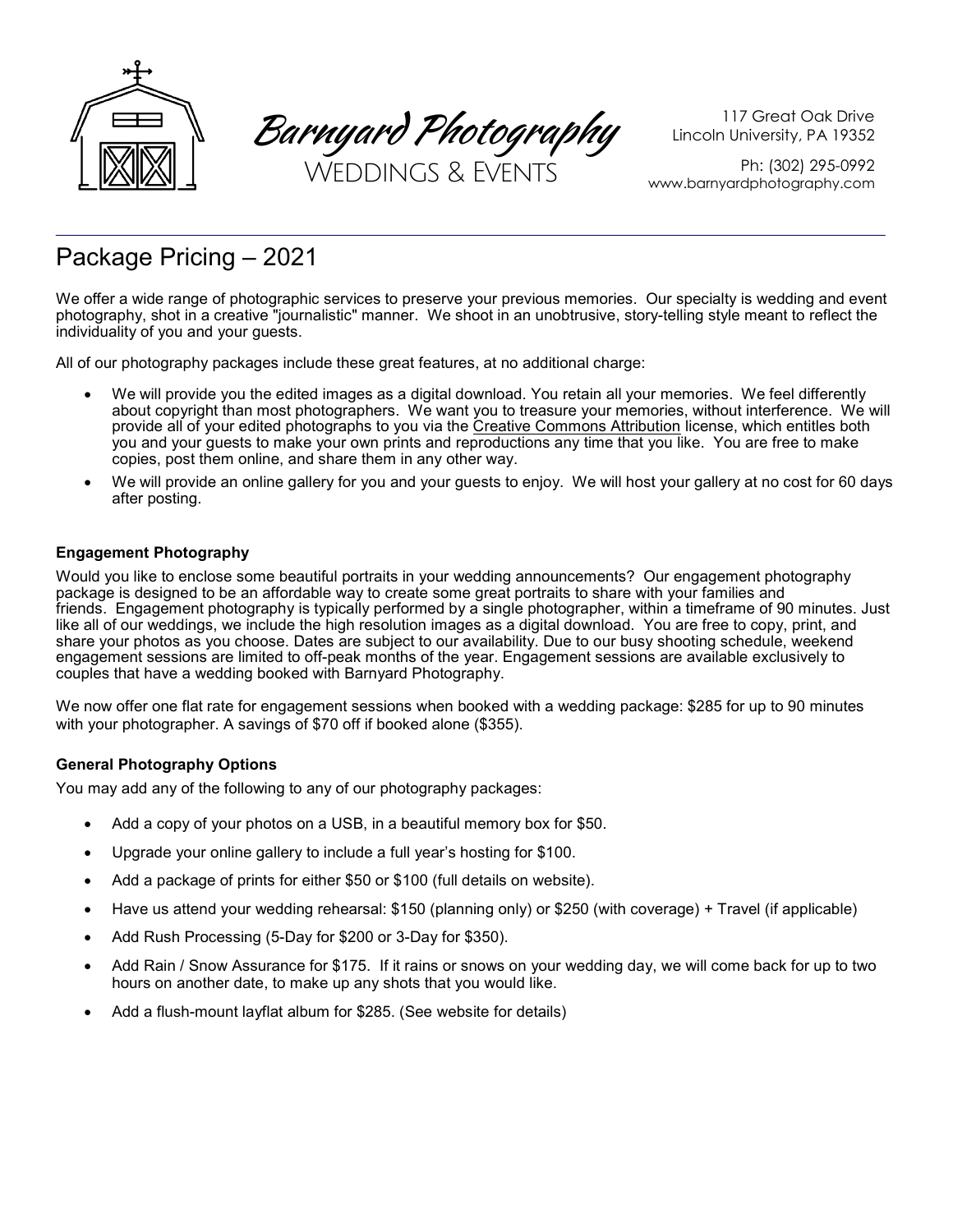

Barnyard Photography

117 Great Oak Drive Lincoln University, PA 19352

Ph: (302) 295-0992 www.barnyardphotography.com

# Wedding Photography (Ceremony & Portraits) - \$885

Our ceremony and portrait wedding photography package is our most affordable option. It is designed to provide you with great pictures of your special day, without causing trouble for your wedding budget. We will provide one photographer for your ceremony and the portraits following (or prior) for up to three hours. This package does not include any reception coverage.

Add a full set of prints (4x6) to this package for \$160.

## Wedding Photography (5 Hour) - \$1,455

Our five hour wedding photography package is our most popular option. This package will provide enough time to capture the details of your special day. We will provide one photographer, with the option to add a second.

- Add a full set of prints (4x6) to this package for \$245.
- Add a second photographer for \$585. A second photographer will give you the opportunity to capture additional angles, moments, and memories.

## Wedding Photography (7 Hour) - \$1,585

Our seven hour wedding photography package offers extended coverage, which gives you additional freedom in planning your day. We will provide one photographer, with the option to add a second.

- Add a full set of prints (4x6) to this package for \$340.
- Add a second photographer for \$685. A second photographer will give you the opportunity to capture additional moments and memories.

## Wedding Photography (9 Hour) - \$1,785

Our nine hour wedding photography package offers even more time, which allows for photography before your ceremony, or extended time for a lengthy reception. We will provide one photographer, with the option to add a second.

- Add a full set of prints (4x6) to this package for \$450.
- Add a second photographer for \$785. A second photographer will give you the opportunity to capture additional moments and memories.

## Wedding Photography (12 Hour) - \$2,185

Our most complete wedding package. This package provides the most time to capture your precious memories. We will provide one photographer, with the option to add a second.

- Add a full set of prints (4x6) to this package for \$580.
- Add a second photographer for \$965. A second photographer will give you the opportunity to capture additional angles, moments, and memories.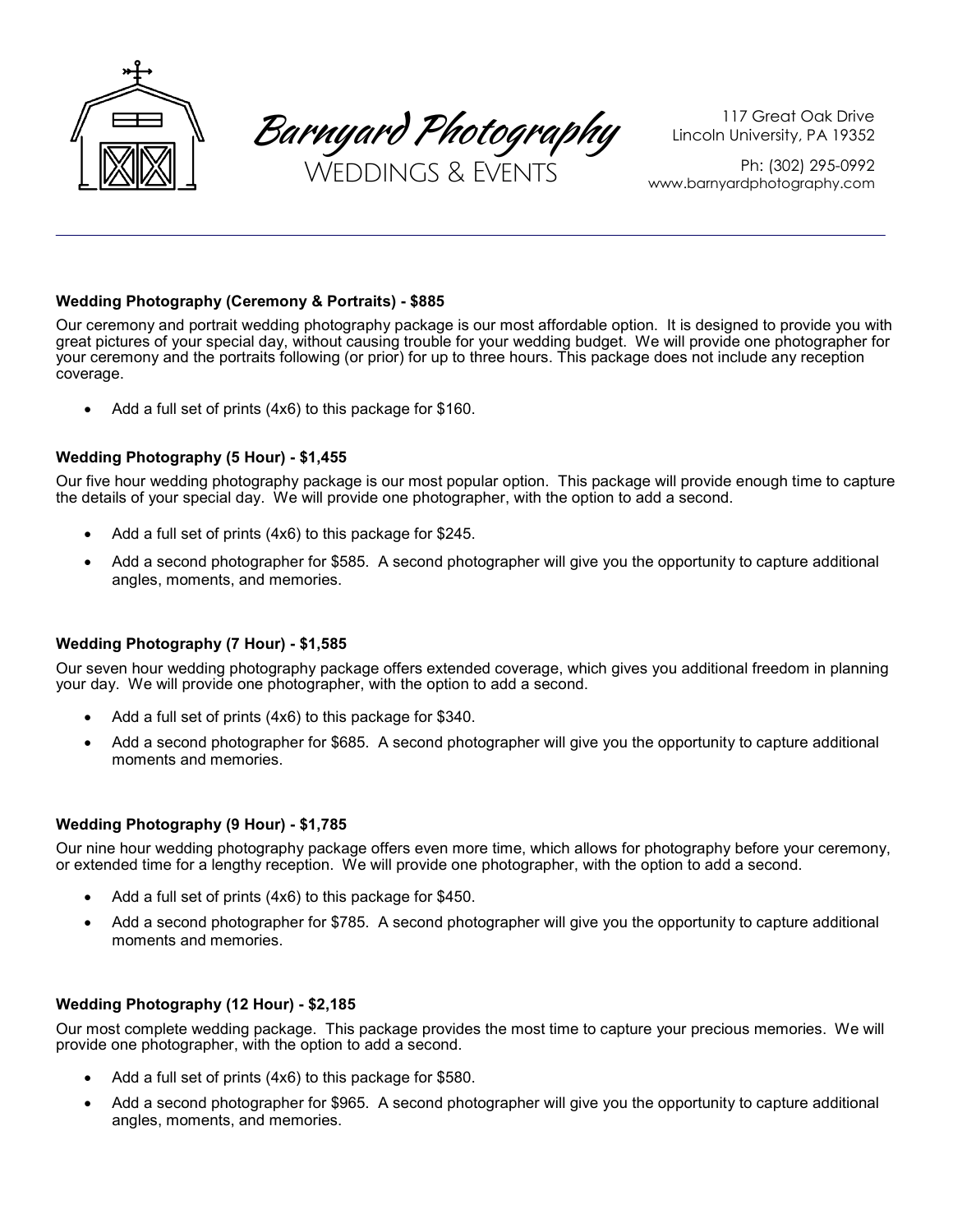

Barnyard Photography

117 Great Oak Drive Lincoln University, PA 19352

Ph: (302) 295-0992 www.barnyardphotography.com

# Professional Videography Services

All of our videography packages include multiple cameras, wireless sound, professional production, delivery on a USB, and rights to share the video however you'd like.

## Wedding Videography (Ceremony Only) - \$985

This package is our most affordable option. We will provide one videographer of your ceremony. Delivery will consist of your full length edit, with a duration matching that of your ceremony.

## Wedding Videography (7 Hour) - \$1,585

We will provide one videographer for up to seven hours of continuous coverage. Delivery will consist of your full length edit, with a duration of approximately 15-30 minutes, and a highlight video with a duration of approximately 3-8 minutes.

Add a second videographer for \$685.

# Wedding Videography (9 Hour) - \$1,785

We will provide one videographer for up to nine hours of continuous coverage. Delivery will consist your full length edit, with a duration of approximately 15-30 minutes, and a **highlight video** with a duration of approximately 3-8 minutes. A full length edit can range in duration based on the events of the day.

• Add a second videographer for \$785.

## Wedding Videography (12 Hour) - \$2,185

We will provide one videographer for up to twelve hours of continuous coverage. Delivery will consist of your full length edit, with a duration of approximately 15-30 minutes, and a highlight video with a duration of approximately 3-8 minutes. A full length edit can range in duration based on the events of the day.

Add a second videographer for \$965.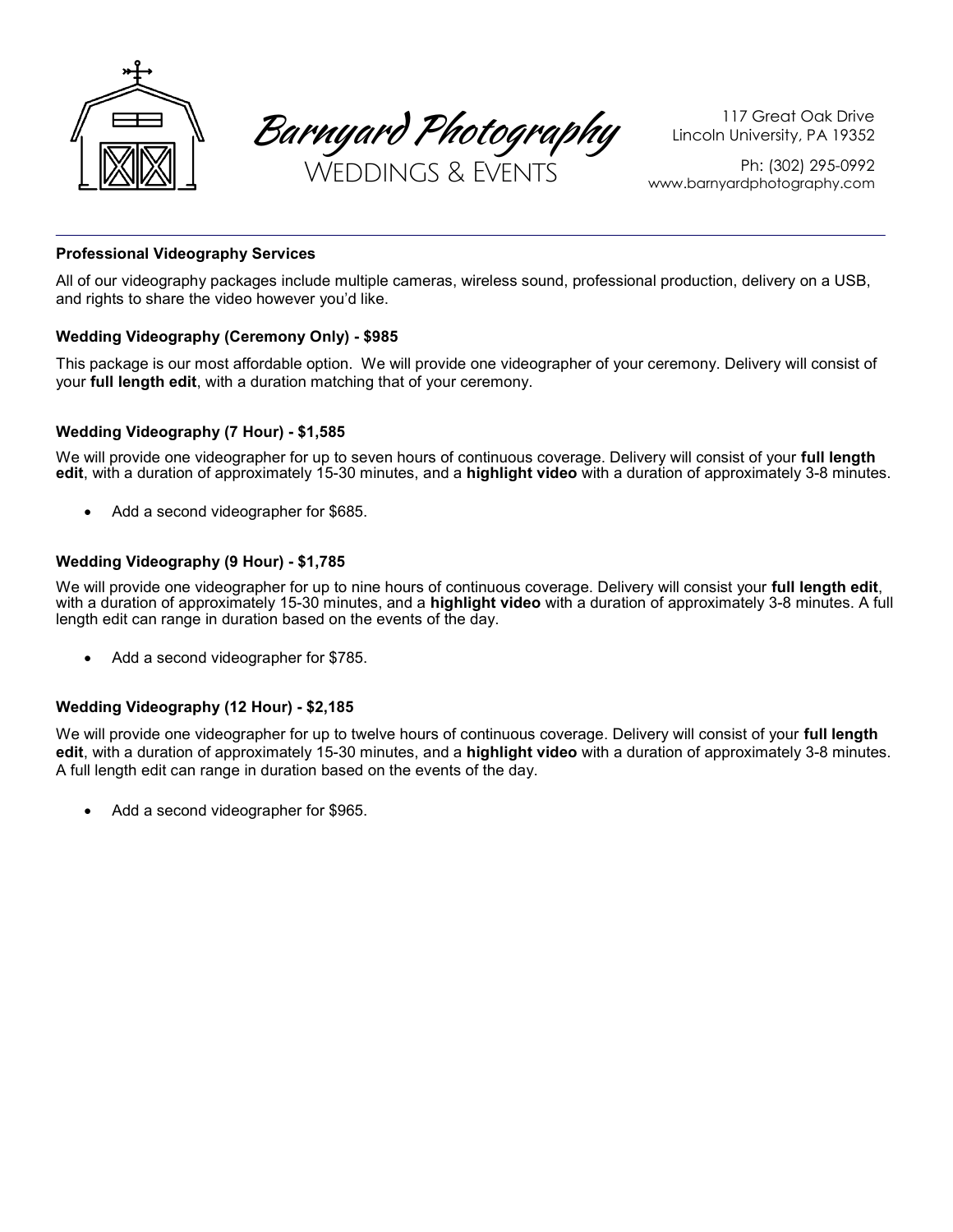

Barnyard Photography

117 Great Oak Drive Lincoln University, PA 19352

Ph: (302) 295-0992 www.barnyardphotography.com

## Professional Photo Booth Services

Our Photo Booth is a great way to capture memories and provide entertainment for your guests. It's fun for everyone involved and creates new and unexpected memories for you once you see all the photos captured. Unlimited photos and unlimited prints are included in all packages.

We give you the option of two different booth types:

• Open Photo Booth: The booth will consist of a freestanding background with a bench provided for the guests. This configuration allows you to have lots of people in the picture at once. Typically 8-10 people can cram into the picture. This type requires 10'x10' of floor space to set up properly. Great fun for groups, but does not provide the intimacy of the Enclosed type.

| Three Hour Service:       | \$775 |
|---------------------------|-------|
| <b>Four Hour Service:</b> | \$850 |
| <b>Five Hour Service:</b> | \$925 |

• Enclosed Photo Booth: The booth will be entirely enclosed, so you and your quests have total privacy while taking your photos. This configuration is much more intimate, but cannot accommodate large groups. A bench is provided. Typically, two people fit comfortably, with an absolute maximum of four people in the picture. This type requires less floor space, only 5'x8'.

| Three Hour Service:       | \$925   |
|---------------------------|---------|
| <b>Four Hour Service:</b> | \$1,000 |
| <b>Five Hour Service:</b> | \$1,075 |

## On every event, we include at no extra charge:

- Professional staff to assist you and your guests using the booth.
- Custom imaging on all prints with your names, date, or anything else you can imagine.
- Optional wacky props

Photo Booth Options:

- Scrap Book:  $$65 / $95$ , Small (10 Page / 20 Side) or Large (20 Page / 40 Side) We will provide a scrap book for your guests to fill throughout the event. All of our prints are produced as double-strips. One for your guests to keep, one for them to paste into your scrap book. We will provide scissors, glue, & metallic markers. Additionally, we will assemble your album and deliver it before our departure.
- Idle Hours: \$45

Setup is typically one hour in advance of the opening time for a photo booth. Teardown is typically immediately after closing. If you need an early setup, late teardown, or want some idle time during the operating hours; just add Idle Hours as needed.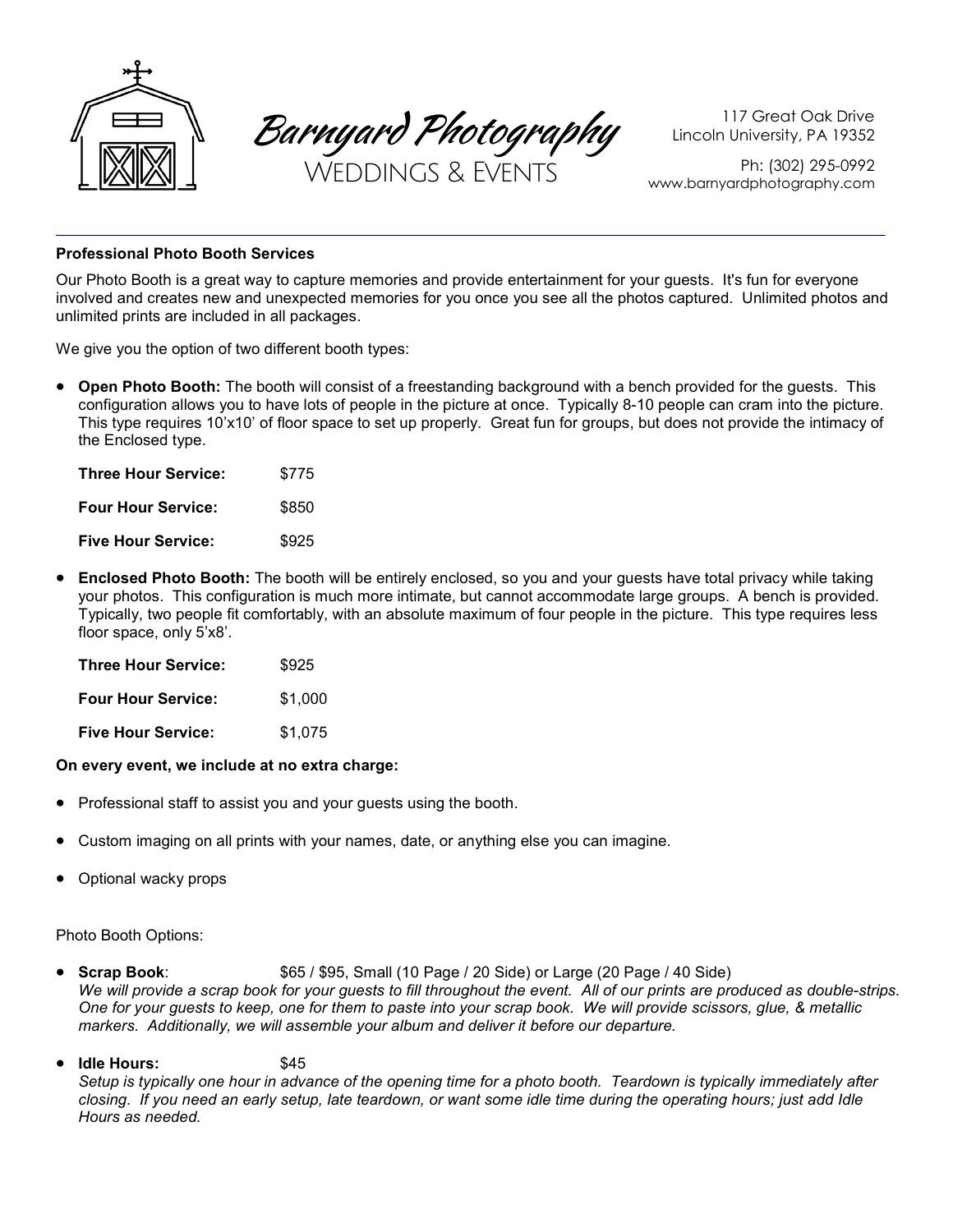

Barnyard Photography

117 Great Oak Drive Lincoln University, PA 19352

Ph: (302) 295-0992 www.barnyardphotography.com

## Professional Video Booth Services

Our Video Booth is a new way to connect with your friends and guests. It provides a private space for them to leave video messages; with HD video and professional quality sound. Guests have the time to say what's really on their mind, and the privacy to share their feelings. A video booth requires only 5'x8' of floor space.

| Three Hour Service:       | \$925   |
|---------------------------|---------|
| <b>Four Hour Service:</b> | \$1,000 |
| <b>Five Hour Service:</b> | \$1.075 |

## On every event, we include at no extra charge:

- Professional staff to assist you and your guests using the booth.
- A USB of all your recordings, which you are free to copy and share.

## Photo Blast

Photo Blast is a new way to experience your event, and an awesome update to an old idea...

Instead of using low-grade disposable cameras at your event, why not let your guests really make some great memories? Photo Blast is a combination of digital cameras, unique technology, and amazingly clear projection. We provide digital cameras for you and your guests to use any way that you like. All of the cameras are magically connected together, and your photos will be shown right as they are captured. Your guests will build an ongoing slideshow of the action as your event unfolds. Plus, at the end of the event, we will give you a USB drive containing all the images that your guests captured.

| Five Hour Service, 10 Cameras Included, Projection & Screen Included:                                      | \$975                                |
|------------------------------------------------------------------------------------------------------------|--------------------------------------|
| I Want One Button and Unlimited Instant Printing<br><b>Additional Cameras:</b><br><b>Additional Hours:</b> | \$Included<br>\$40 Each<br>\$75 Each |
|                                                                                                            |                                      |

## On every event, we include at no extra charge:

- Professional staff to assist you and your.
- A USB of all your photos, which you are free to copy and share.